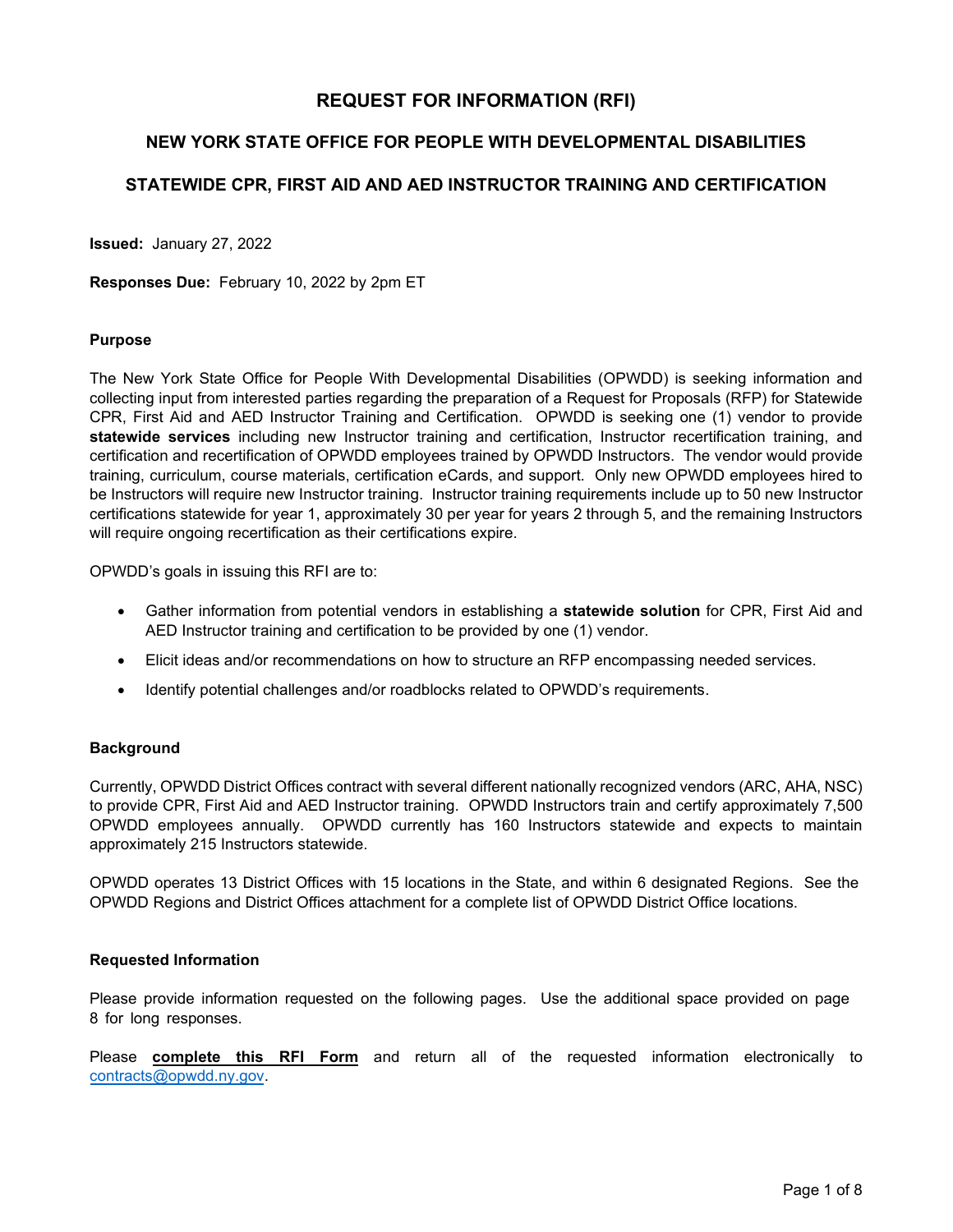### **Contact Information**

| Name of individual responding |  |
|-------------------------------|--|
| Name of agency/organization   |  |
| Mailing address               |  |
|                               |  |
| Email address                 |  |
| Phone Number                  |  |

**1. What do you recommend as far as certification in CPR, First Aid, and AED?**

**2. Please describe your process for grandfathering or transitioning Instructors certified by other vendors.**

**3. Do you offer separate Instructor certification and recertification courses? If yes, what are the differences?**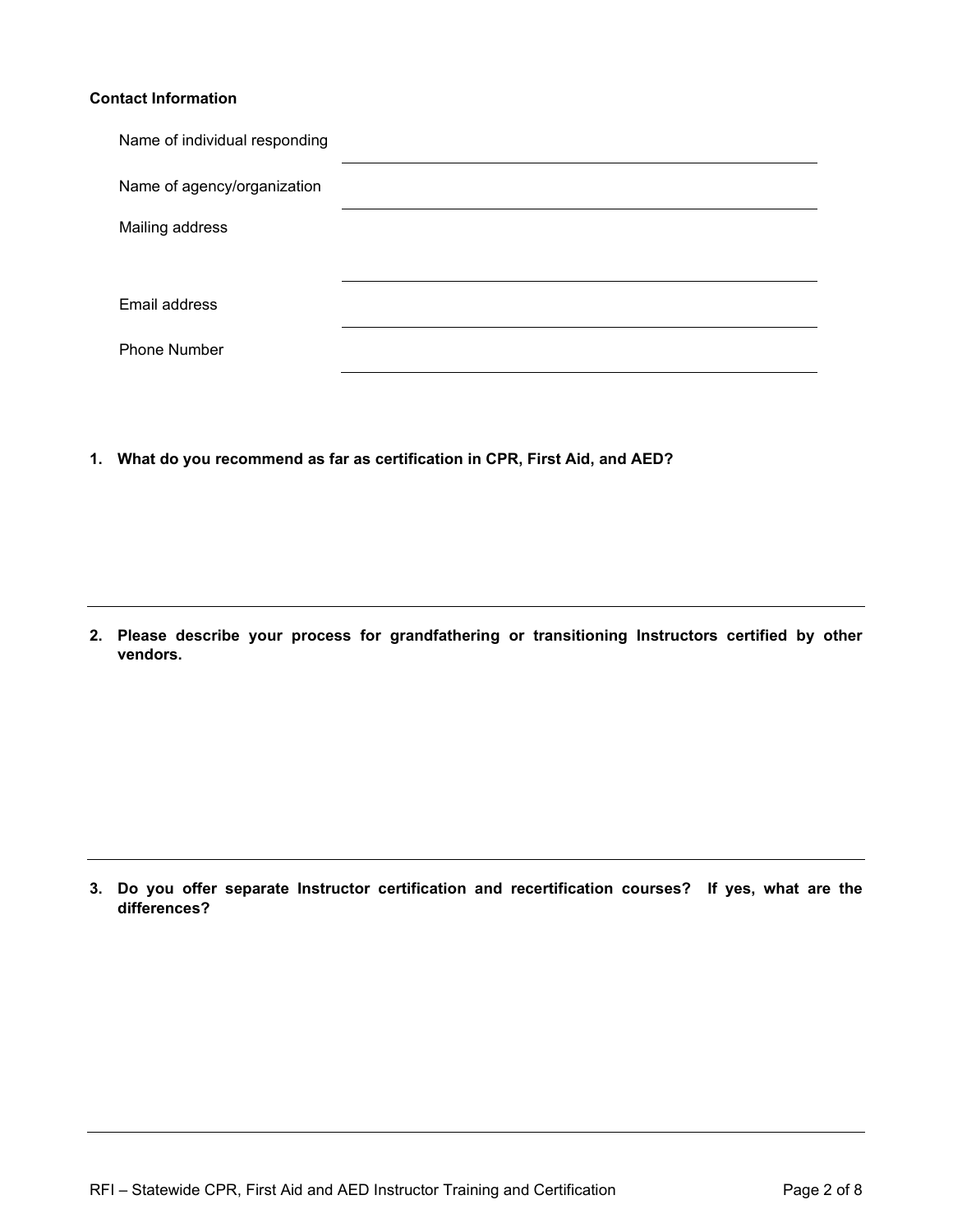**4. Please explain your Instructor certification and recertification training process.**

- **5. How long is your Instructor certification valid for until it has to be renewed?**
- **6. How long is your Instructor recertification valid for until it has to be renewed?**
- **7. Are you able to provide Instructor manuals without an entire Instructor Kit?**

**8. Do you include hardcopy manuals for Instructor courses? If you provide hardcopy manuals, do you also provide electronic copies?**

**9. Do you provide Instructor training classes statewide in OPWDD's 13 Districts? If so, what distance from each District Office location?** *See OPWDD Regional and District Offices attachment.*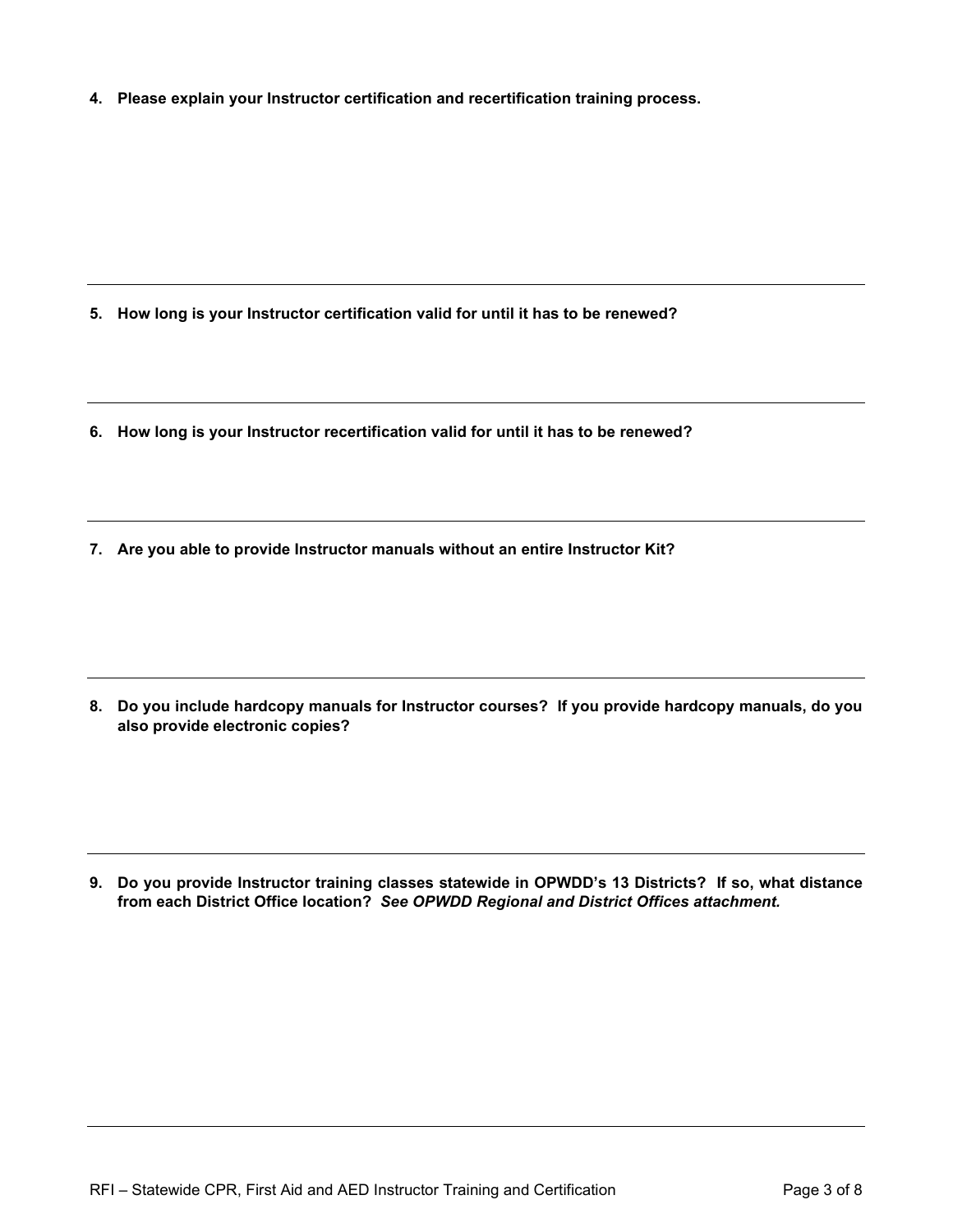**10. If you do not provide Instructor training in each District, do you provide Instructor training in each of OPWDD's 6 Regions? Please list the locations of these classes.** *See OPWDD Regional and District Offices attachment.*

**11. Are there any OPWDD Regions or Districts that you cannot provide services or cannot subcontract or partner with another to provide Instructor training?** *See OPWDD Regional and District Offices attachment.*

**12. How often do you provide Instructor trainings in each OPWDD District?** 

**13. Please list equipment used for the Instructor certification training course.** 

**14. Do you have any requirements for equipment to be utilized in the Instructor trainings that OPWDD would need to purchase?**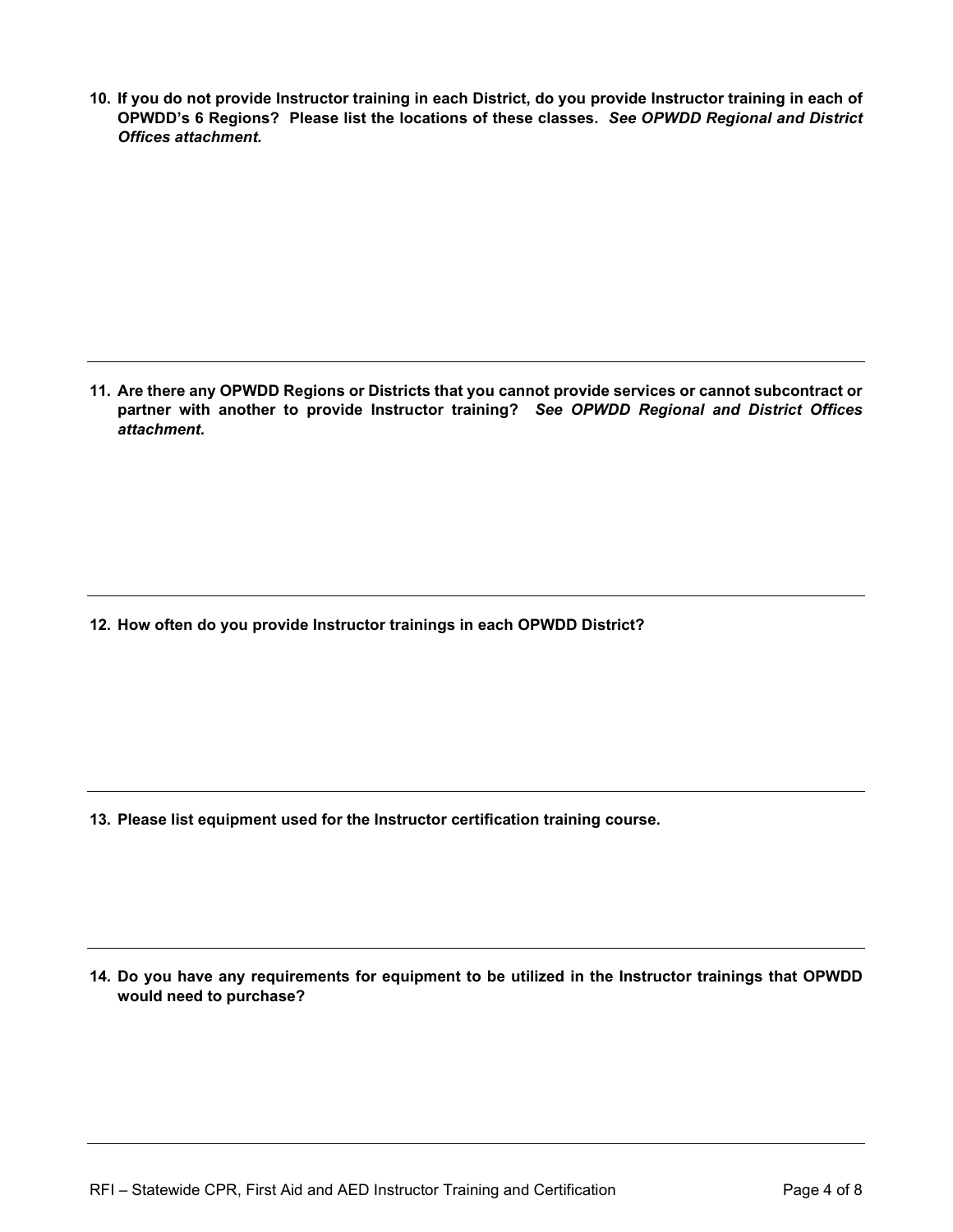**15. What type of equipment is necessary for OPWDD to own or purchase for OPWDD Instructors providing the Provider training to OPWDD employees?**

**16. What are your requirements for scheduling an Instructor training course?**

**17. Is there a minimum number of attendees required for an Instructor training course?**

**18. What is the minimum number of attendees for confirming the Instructor training course?**

**19. Is there a timeframe for notice of attending an Instructor training course?**

**20. Do you have cancellation requirements for the Instructor training course?**

**21. How soon can cancelled classes be rescheduled?**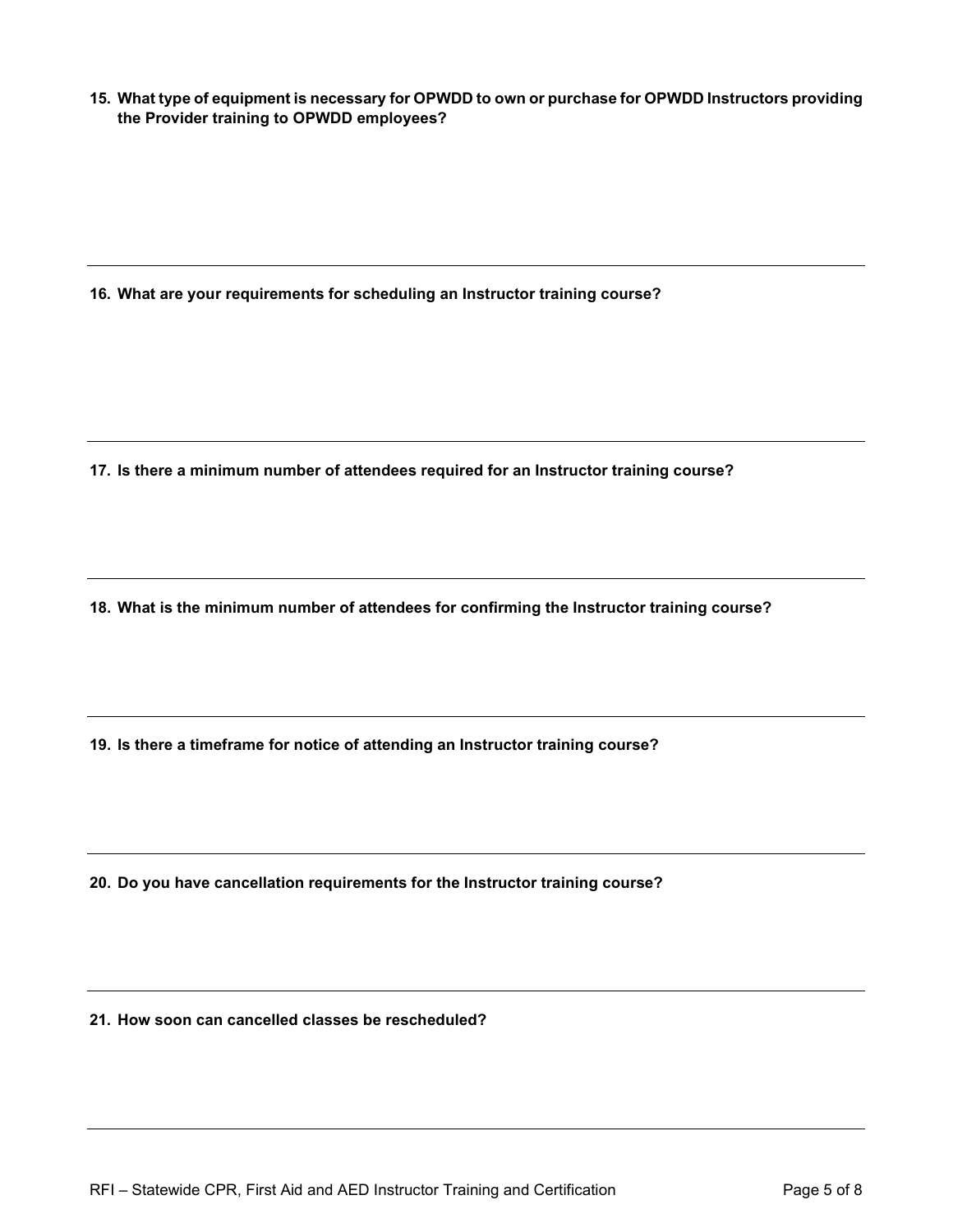**22. Please describe your process of issuing certification cards.** 

**23. Please describe what reporting is available regarding certified Instructors and Providers.** 

**24. What is the easiest way to provide costs for evaluation purposes?** 

**25. Please identify any cost saving measures such as volume related discounts, discounts for supplies purchased outside of the contract, etc.** 

**26. Do you provide a statewide training solution in any other state(s)? If not provided on a statewide basis, how are trainings provided?**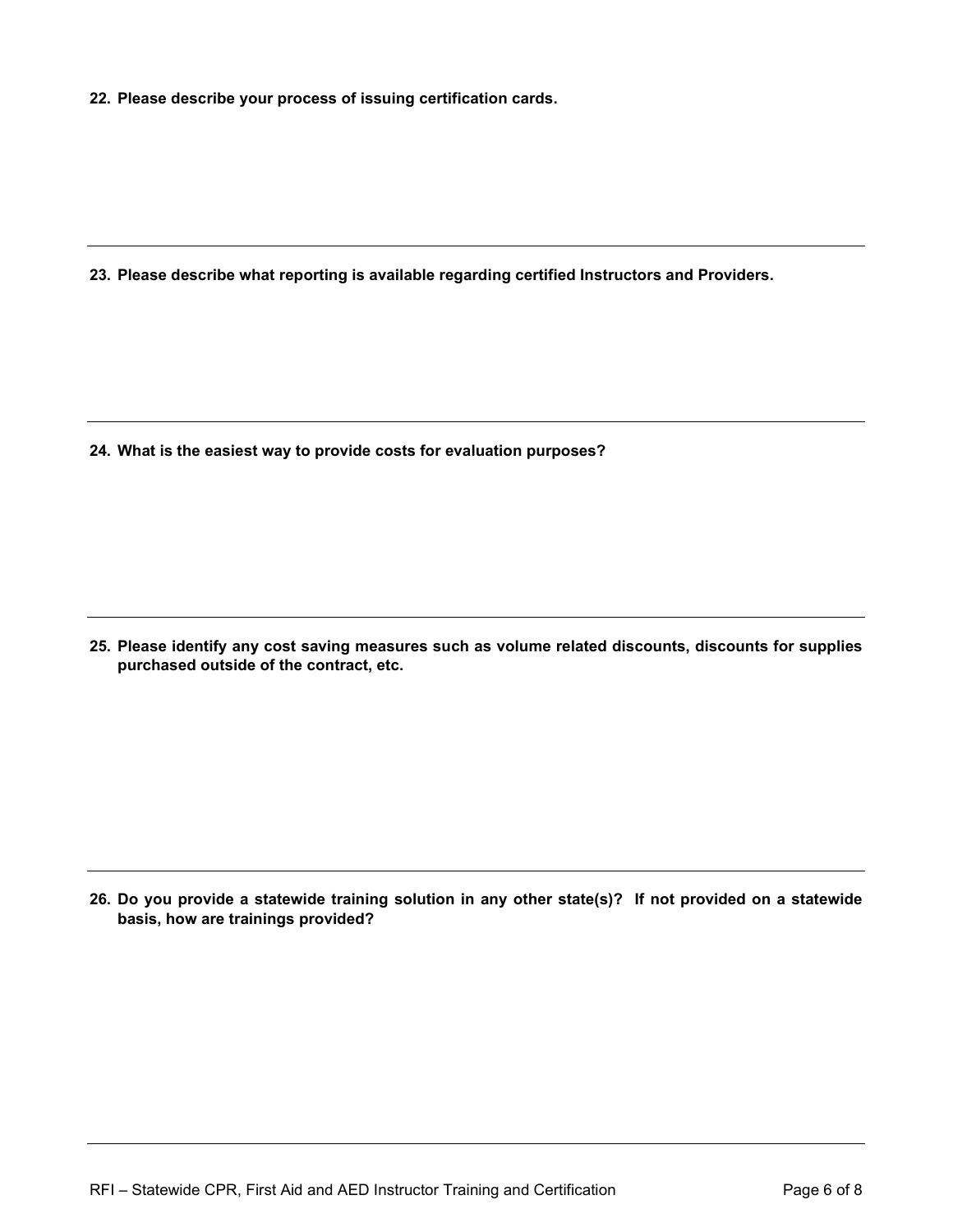**27. Do you have partnerships statewide where you follow the same procedures in certifying?**

**28. How long have you been providing Instructor training and certification?**

**29. Do you provide or have you provided CPR and AED Instructor training to a NYS agency or NYC agency? If provided to a NYS agency, were the trainings provided Regionally?**

**30. Are you capable of providing these services statewide? If so, how would you do it?**

**31. Briefly describe the type of support you provide and how it is provided.**

**Please return this form to [contracts@opwdd.ny.gov.](mailto:contracts@opwdd.ny.gov)**